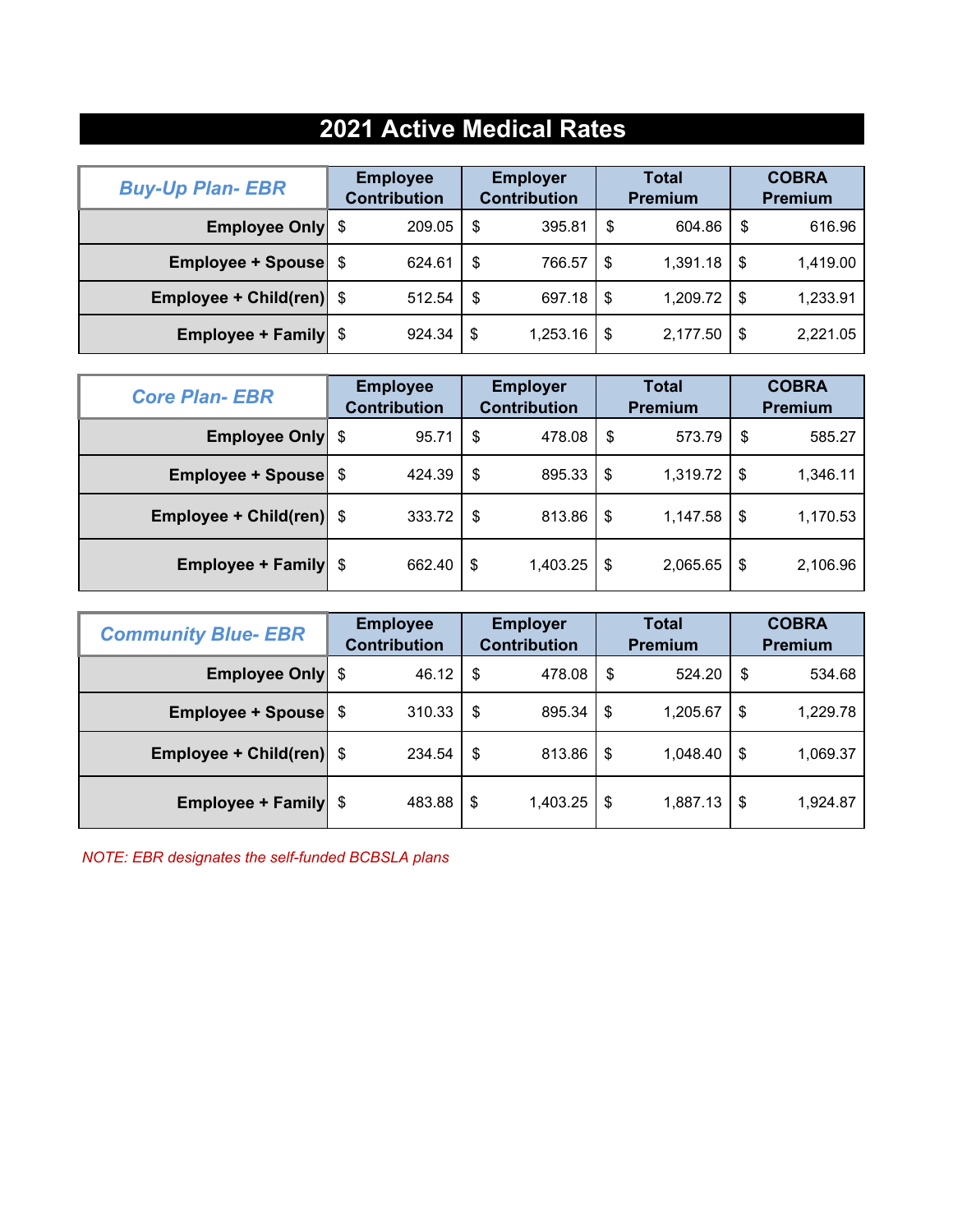| 2021 Retiree Medical Rates                                                                                                             |                                       |                          |                         |
|----------------------------------------------------------------------------------------------------------------------------------------|---------------------------------------|--------------------------|-------------------------|
| <b>Buy-Up Plan: East Baton Rouge</b>                                                                                                   | <b>Retiree</b>                        | <b>Employer</b>          | <b>Total</b>            |
| <b>Retiree Only Coverage</b>                                                                                                           | <b>Contribution</b>                   | Contribution             | Premium                 |
| Retiree with No Medicare-<br>East Baton Rouge Buy-Up Plan                                                                              | \$<br>458.39                          | \$<br>577.34             | \$<br>1,035.73          |
| Retiree with Medicare-<br>East Baton Rouge Buy-Up Plan                                                                                 | \$<br>473.56                          | \$<br>252.27             | \$<br>725.83            |
| Retiree with Medicare-<br>Humana Medicare Advantage PPO                                                                                | \$<br>116.77                          | \$<br>194.65             | \$<br>311.42            |
| Retiree with Medicare-<br>Humana Medicare Advantage HMO                                                                                | \$                                    | \$<br>192.66             | \$<br>192.66            |
| Retiree with or without Medicare Return to Work-<br>East Baton Rouge Buy-Up Plan                                                       | \$<br>209.05                          | \$<br>395.81             | \$<br>604.86            |
|                                                                                                                                        | <b>Retiree</b><br><b>Contribution</b> | Employer<br>Contribution | <b>Total</b><br>Premium |
| <b>Retiree and Spouse</b>                                                                                                              |                                       |                          |                         |
| Retiree and Spouse Both with No Medicare-<br>East Baton Rouge Buy-Up Plan                                                              | \$945.74                              | \$1,436.43               | \$<br>2,382.17          |
| Retiree and Spouse Both with Medicare-<br>East Baton Rouge Buy-Up Plan                                                                 | \$804.88                              | \$646.78                 | \$<br>1,451.66          |
| Retiree and Spouse Both with Medicare<br>Humana Medicare Advantage PPO                                                                 | \$<br>233.54                          | \$<br>389.30             | \$<br>622.84            |
| Spouse only with Medicare/Retiree with No Medicare-<br>East Baton Rouge Buy-Up Plan                                                    | \$<br>789.71                          | \$<br>971.85             | \$<br>1,761.56          |
| Spouse only with Medicare/Retiree with No Medicare-<br>Spouse-Humana Medicare Advantage PPO/<br>Retiree- East Baton Rouge Buy-Up Plan  | \$<br>575.16                          | \$<br>771.99             | \$<br>1,347.15          |
| Spouse only with Medicare/Retiree with No Medicare-<br>Spouse-Humana Medicare Advantage HMO/<br>Retiree- East Baton Rouge Buy-Up Plan  | \$<br>458.39                          | \$<br>770.00             | \$<br>1,228.39          |
| Retiree only with Medicare/Spouse with No Medicare-<br>East Baton Rouge Buy-Up Plan                                                    | \$<br>960.91                          | \$<br>1.111.36           | \$<br>2.072.27          |
| Retiree only with Medicare/Spouse with No Medicare-<br>Retiree- Humana Medicare Advantage PPO/<br>Spouse- East Baton Rouge Buy-Up Plan | \$<br>604.12                          | \$<br>1,053.74           | \$<br>1,657.86          |
| Retiree only with Medicare/Spouse with No Medicare-<br>Retiree- Humana Medicare Advantage HMO/<br>Spouse- East Baton Rouge Buy-Up Plan | \$<br>487.35                          | \$<br>1,051.75           | \$<br>1,539.10          |
| Retiree with or without Medicare Return to Work/Spouse with or without Medicare-<br>East Baton Rouge Buy-Up Plan                       | \$<br>624.61                          | \$<br>766.57             | \$<br>1,391.18          |
|                                                                                                                                        | <b>Retiree</b>                        | <b>Employer</b>          | <b>Total</b>            |
| <b>Retiree and Children</b>                                                                                                            | Contribution                          | Contribution             | Premium                 |
| Retiree with no Medicare/Child(ren)-<br>East Baton Rouge Buy-Up Plan                                                                   | 788.32<br>\$                          | \$<br>1,283.14           | \$<br>2,071.46          |
| Retiree with Medicare/Child(ren)<br>East Baton Rouge Buy-Up Plan                                                                       | \$<br>803.49                          | \$<br>648.17             | \$<br>1,451.66          |
| Retiree with Medicare/Child(ren)-<br>Retiree- Humana Medicare Advantage PPO/<br>Child(ren)- East Baton Rouge Buy-Up Plan               | \$<br>446.70                          | \$<br>590.55             | \$<br>1,037.25          |
| Retiree with Medicare/Child(ren)-<br>Retiree- Humana Medicare Advantage HMO/<br>Child(ren)- East Baton Rouge Buy-Up Plan               | \$<br>329.93                          | \$<br>588.56             | \$<br>918.49            |
| Retiree with or without Medicare Return to Work/Child(ren)<br>East Baton Rouge Buy-Up Plan                                             | \$<br>512.54                          | \$<br>697.18             | \$<br>1,209.72          |
| Retiree and Child with Medicare<br>Retiree-Humana Medicare Advantage HMO/<br>Child(ren)- Humana Medicare Advantage HMO                 | \$                                    | \$<br>385.32             | \$<br>385.32            |
| Retiree and Child with Medicare<br>Retiree- Humana Medicare Advantage PPO/<br>Child(ren)- Humana Medicare Advantage PPO                | \$<br>233.54                          | \$<br>389.30             | \$<br>622.84            |
| Retiree with No Medicare and Child with Medicare<br>Retiree- East Baton Rouge Buy-Up Plan<br>Child-Humana Medicare Advantage HMO       | \$<br>458.39                          | \$<br>770.00             | \$<br>1,228.39          |
| Retiree with No Medicare and Child with Medicare<br>Retiree- East Baton Rouge Buy-Up Plan<br>Child-Humana Medicare Advantage PPO       | \$<br>575.16                          | \$<br>771.99             | \$<br>1,347.15          |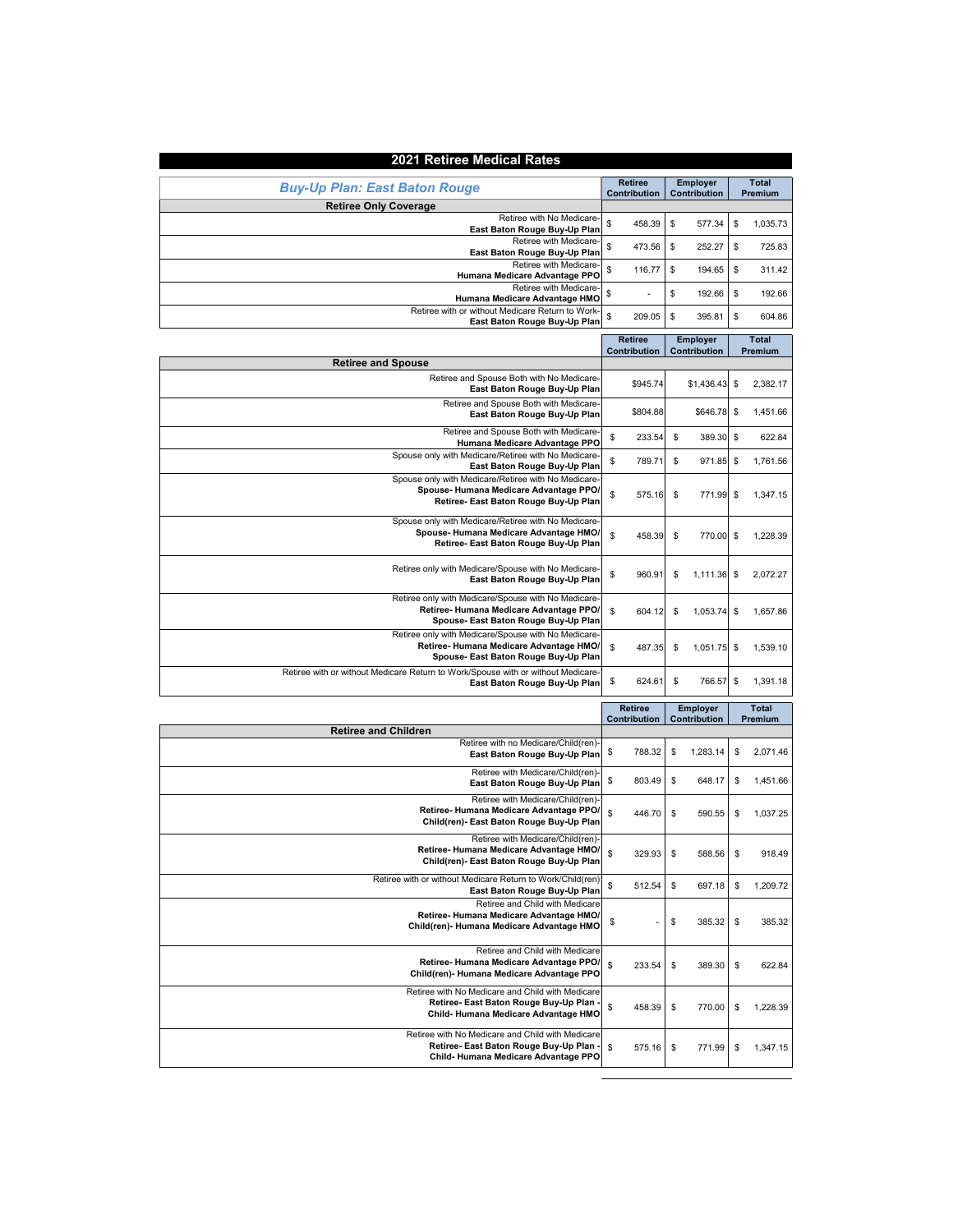|                                                                                                                                                                                             | <b>Retiree</b><br>Contribution | <b>Employer</b><br>Contribution | <b>Total</b><br>Premium |
|---------------------------------------------------------------------------------------------------------------------------------------------------------------------------------------------|--------------------------------|---------------------------------|-------------------------|
| <b>Retiree and Family</b>                                                                                                                                                                   |                                |                                 |                         |
| Retiree/Spouse with No Medicare/Child(ren)-<br>East Baton Rouge Buy-Up Plan                                                                                                                 | \$<br>1,245.46                 | \$<br>2,483.16                  | \$<br>3,728.62          |
| Retiree/Spouse both with Medicare/Child(ren)<br>East Baton Rouge Buy-Up Plan                                                                                                                | \$<br>1,104.58                 | \$<br>1,072.92                  | \$<br>2,177.50          |
| Retiree/Spouse both with Medicare/Child(ren)-<br>Retiree/Spouse Humana Medicare Advantage PPO/<br>Child(ren) Buy-Up Plan                                                                    | \$<br>533.24                   | \$<br>815.44                    | \$<br>1,348.68          |
| Retiree/Spouse both with Medicare/Child(ren)-<br>Retiree/Spouse Humana Medicare Advantage HMO/<br>Child(ren) Buy- Up Plan                                                                   | \$<br>299.70                   | \$<br>811.46                    | \$<br>1,111.16          |
| Spouse only with Medicare<br>Retiree with No Medicare/Child(ren)-<br>East Baton Rouge Parish Buy-Up Plan                                                                                    | \$<br>1,119.64                 | \$<br>1,677.65                  | \$<br>2,797.29          |
| Spouse only with Medicare/Retiree with No Medicare/Child(ren)-<br>Spouse-Humana Medicare Advantage PPO<br>Retiree & Child(ren) East Baton Rouge Buy-Up Plan                                 | \$<br>905.09                   | \$<br>1,477.79                  | \$<br>2,382.88          |
| Spouse only with Medicare/Retiree with No Medicare/Child(ren)-<br>Spouse-Humana Medicare Advantage HMO/<br>Retiree & Child(ren) East Baton Rouge Buy-Up Plan                                | \$<br>788.32                   | \$<br>1,475.80                  | \$<br>2,264.12          |
| Retiree only with Medicare/Spouse with No Medicare/Child(ren)-<br>East Baton Rouge Buy-Up Plan                                                                                              | \$<br>1,260.63                 | \$<br>2,158.09                  | \$<br>3,418.72          |
| Retiree only with Medicare/Spouse with No Medicare/Child(ren)-<br>Retiree- Humana Medicare Advantage PPO/<br>Spouse & Child(ren) Buy-Up Plan                                                | \$<br>903.84                   | \$<br>2,100.47                  | \$<br>3.004.31          |
| Retiree only with Medicare/Spouse with No Medicare/Child(ren)-<br>Retiree-Humana Medicare Advantage HMO/<br>Spouse & Child(ren) Buy-Up Plan                                                 | \$<br>787.07                   | \$<br>2,098.48                  | 2,885.55<br>\$          |
| Retiree with or without Medicare Return to Work/Spouse with or without Medicare/Child(ren)-<br>East Baton Rouge Buy-Up Plan                                                                 | \$<br>924.34                   | \$<br>1,253.16                  | \$<br>2,177.50          |
| Retiree with Medicare/Spouse with Medicare/Child with Medicare<br>Retiree/Spouse/Child-Humana Medicare Advantage HMO                                                                        | \$                             | \$<br>577.98                    | \$<br>577.98            |
| Retiree with Medicare/Spouse with Medicare/Child with Medicare<br>Retiree/Spouse/Child-Humana Medicare Advantage PPO                                                                        | \$<br>350.31                   | \$<br>583.95                    | \$<br>934.26            |
| Retiree/Spouse with no Medicare/Child with Medicare<br>Retiree/Spouse- East Baton Rouge Buy-Up Plan-<br>Child-Humana Medicare Advantage HMO                                                 | \$<br>945.74                   | \$<br>1,629.09                  | \$<br>2,574.83          |
| Retiree/Spouse with no Medicare/Child with Medicare<br>Retiree/Spouse- East Baton Rouge Buy-Up Plan-<br>Child-Humana Medicare Advantage PPO                                                 | \$<br>1,062.51                 | \$<br>1,631.07                  | 2,693.58<br>\$          |
| Retiree with Medicare/ Spouse with no Medicare/Child with Medicare<br>Retiree- Humana Medicare Advantage HMO<br>Spouse- East Baton Rouge Buy-Up Plan<br>Child-Humana Medicare Advantage HMO | \$<br>487.35                   | 1,244.41<br>\$                  | 1,731.76<br>\$          |
| Retiree with Medicare/ Spouse with no Medicare/Child with Medicare<br>Retiree-Humana Medicare Advantage PPO<br>Spouse- East Baton Rouge Buy-Up Plan<br>Child-Humana Medicare Advantage PPO  | 2                              | 1,637.69                        | 2.592.12                |
| Retiree with no Medicare/ Spouse with Medicare/Child with Medicare<br>Retiree- East Baton Rouge Buy-Up Plan<br>Spouse- Medicare Advantage HMO<br>Child-Humana Medicare Advantage HMO        | \$<br>458.39                   | \$<br>962.66                    | \$<br>1,421.05          |
| Retiree with no Medicare/ Spouse with Medicare/Child with Medicare<br>Retiree- East Baton Rouge Buy-Up Plan<br>Spouse- Medicare Advantage PPO<br>Child-Humana Medicare Advantage PPO        | \$<br>691.93                   | \$<br>966.64                    | \$<br>1,658.57          |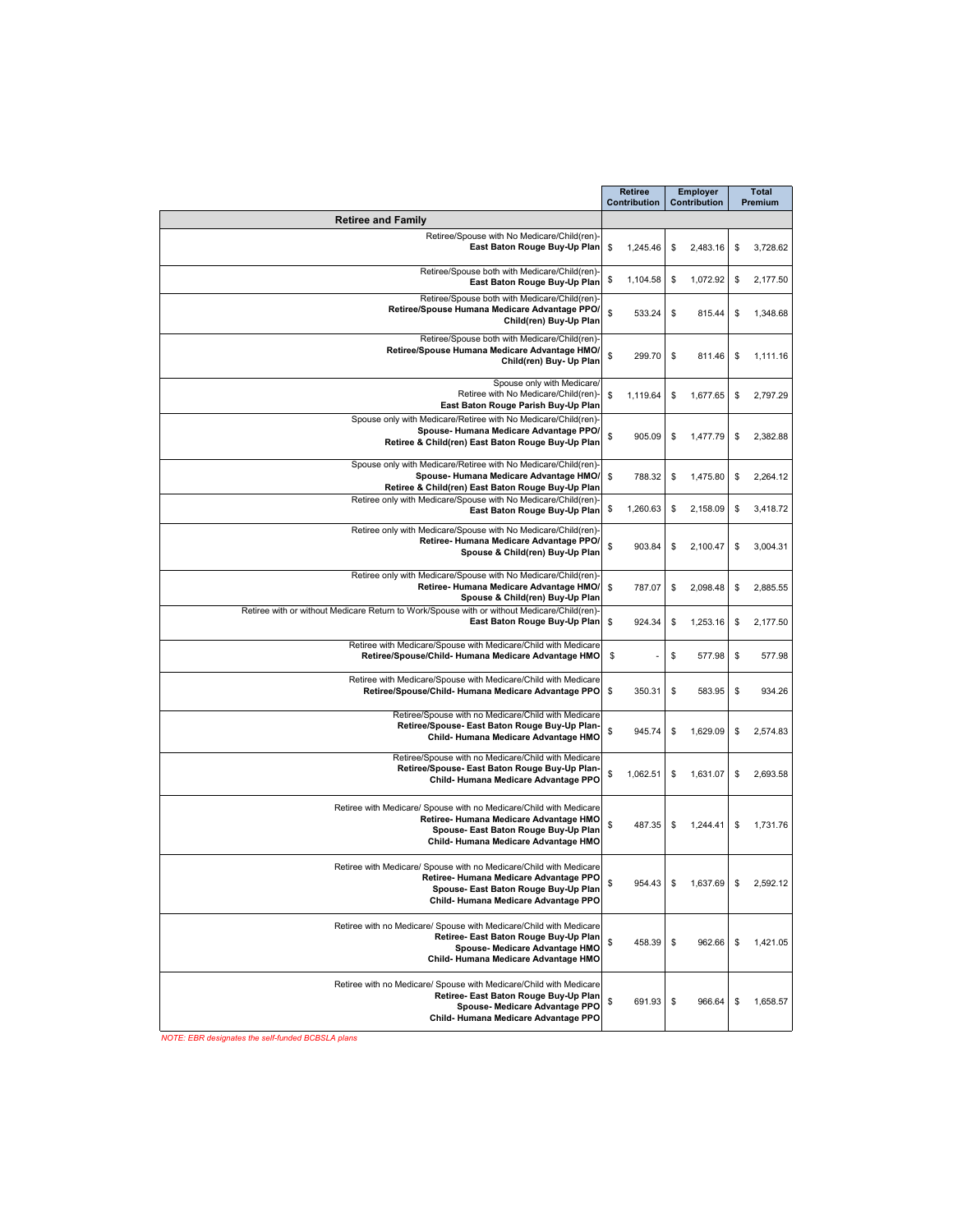| 2021 Retiree Medical Rates                                                                                                           |                |                 |                |  |  |  |  |
|--------------------------------------------------------------------------------------------------------------------------------------|----------------|-----------------|----------------|--|--|--|--|
| <b>Core Plan: East Baton Rouge</b>                                                                                                   | <b>Retiree</b> | <b>Employer</b> | <b>Total</b>   |  |  |  |  |
|                                                                                                                                      | Contribution   | Contribution    | Premium        |  |  |  |  |
| <b>Retiree Only Coverage</b><br>Retiree with No Medicare-                                                                            |                |                 |                |  |  |  |  |
| East Baton Rouge Core Plan                                                                                                           | \$             | \$              | \$             |  |  |  |  |
| Retiree with Medicare-                                                                                                               | 277.05         | 717.23          | 994.28         |  |  |  |  |
| East Baton Rouge Core Plan                                                                                                           | \$             | \$              | \$             |  |  |  |  |
|                                                                                                                                      | 374.82         | 313.73          | 688.55         |  |  |  |  |
| Retiree with Medicare-                                                                                                               | \$             | \$              | \$             |  |  |  |  |
| Humana Medicare Advantage HMO                                                                                                        |                | 192.66          | 192.66         |  |  |  |  |
| Retiree with or without Medicare Return to Work                                                                                      | \$             | \$              | \$             |  |  |  |  |
| East Baton Rouge Core Plan                                                                                                           | 95.71          | 478.08          | 573.79         |  |  |  |  |
| <b>Retiree and Spouse</b>                                                                                                            |                |                 |                |  |  |  |  |
| Retiree and Spouse with No Medicare-                                                                                                 | \$             | \$              | \$             |  |  |  |  |
| East Baton Rouge Core Plan                                                                                                           | 599.43         | 1,687.41        | 2,286.84       |  |  |  |  |
| Retiree and Spouse Both with Medicare-                                                                                               | \$             | \$              | \$             |  |  |  |  |
| East Baton Rouge Core Plan                                                                                                           | 632.47         | 744.63          | 1,377.10       |  |  |  |  |
| Retiree and Spouse Both with Medicare-                                                                                               | \$             | \$              | \$             |  |  |  |  |
| Humana Medicare Advantage HMO                                                                                                        |                | 385.32          | 385.32         |  |  |  |  |
| Spouse only with Medicare/Retiree with No Medicare-                                                                                  | \$             | \$              | \$             |  |  |  |  |
| East Baton Rouge Core Plan                                                                                                           | 534.70         | 1,148.13        | 1,682.83       |  |  |  |  |
| Spouse only with Medicare/Retiree with No Medicare-<br>Spouse-Humana Medicare Advantage HMO/<br>Retiree- East Baton Rouge Core Plan  | \$<br>277.05   | \$<br>909.89    | \$<br>1,186.94 |  |  |  |  |
| Spouse only with Medicare/Retiree with No Medicare-<br>Spouse-Humana Medicare Advantage PPO/<br>Retiree- East Baton Rouge Core Plan  | \$<br>393.82   | \$<br>911.88    | \$<br>1,305.70 |  |  |  |  |
| Retiree only with Medicare/Spouse with No Medicare-                                                                                  | \$             | \$              | \$             |  |  |  |  |
| East Baton Rouge Core Plan                                                                                                           | 697.20         | 1,283.91        | 1,981.11       |  |  |  |  |
| Retiree only with Medicare/Spouse with No Medicare-<br>Retiree- Humana Medicare Advantage HMO/<br>Spouse- East Baton Rouge Core Plan | \$<br>322.38   | \$<br>1,162.84  | \$<br>1,485.22 |  |  |  |  |
| Retiree only with Medicare/Spouse with No Medicare-<br>Retiree- Humana Medicare Advantage PPO/<br>Spouse- East Baton Rouge Core Plan | \$<br>439.15   | \$<br>1,164.83  | 1,603.98<br>\$ |  |  |  |  |
| Retiree with or without Medicare Return to Work/Spouse with or without Medicare-                                                     | \$             | \$              | \$             |  |  |  |  |
| East Baton Rouge Core Plan                                                                                                           | 424.39         | 895.33          | 1,319.72       |  |  |  |  |
|                                                                                                                                      | <b>Retiree</b> | <b>Employer</b> | <b>Total</b>   |  |  |  |  |
|                                                                                                                                      | Contribution   | Contribution    | Premium        |  |  |  |  |
| <b>Retiree and Children</b>                                                                                                          |                |                 |                |  |  |  |  |
| Retiree with no Medicare/Child(ren)-                                                                                                 | \$             | \$              | \$             |  |  |  |  |
| East Baton Rouge Core Plan                                                                                                           | 541.50         | 1,447.06        | 1,988.56       |  |  |  |  |
| Retiree with Medicare/Child(ren)-                                                                                                    | \$             | \$              | \$             |  |  |  |  |
| East Baton Rouge Core Plan                                                                                                           | 639.27         | 737.83          | 1,377.10       |  |  |  |  |
| Retiree with Medicare/Child(ren)-<br>Retiree- Humana Medicare Advantage HMO/<br>Child(ren)- East Baton Rouge Core Plan               | \$<br>264.45   | \$<br>616.76    | \$<br>881.21   |  |  |  |  |
| Retiree with Medicare/Child(ren)-<br>Retiree- Humana Medicare Advantage PPO/<br>Child(ren)- East Baton Rouge Core Plan               | \$<br>381.22   | \$<br>618.75    | \$<br>999.97   |  |  |  |  |
| Retiree with or without Medicare Return to Work/Child(ren)                                                                           | \$             | \$              | \$             |  |  |  |  |
| East Baton Rouge Core Plan                                                                                                           | 333.72         | 813.86          | 1,147.58       |  |  |  |  |
| Retiree and Child with Medicare<br>Retiree-Humana Medicare Advantage HMO/<br>Child(ren)- Humana Medicare Advantage HMO               | \$             | \$<br>385.32    | \$<br>385.32   |  |  |  |  |
| Retiree and Child with Medicare<br>Retiree- Humana Medicare Advantage PPO/<br>Child(ren)- Humana Medicare Advantage PPO              | \$<br>233.54   | \$<br>389.30    | \$<br>622.84   |  |  |  |  |
| Retiree with No Medicare and Child with Medicare<br>Retiree- East Baton Rouge Core Plan<br>Child-Humana Medicare Advantage HMO       | \$<br>277.05   | \$<br>909.89    | \$<br>1,186.94 |  |  |  |  |
| Retiree with No Medicare and Child with Medicare<br>Retiree- East Baton Rouge Core Plan -<br>Child-Humana Medicare Advantage PPO     | \$<br>393.82   | \$<br>911.88    | \$<br>1,305.70 |  |  |  |  |
|                                                                                                                                      | <b>Retiree</b> | <b>Employer</b> | <b>Total</b>   |  |  |  |  |
|                                                                                                                                      | Contribution   | Contribution    | Premium        |  |  |  |  |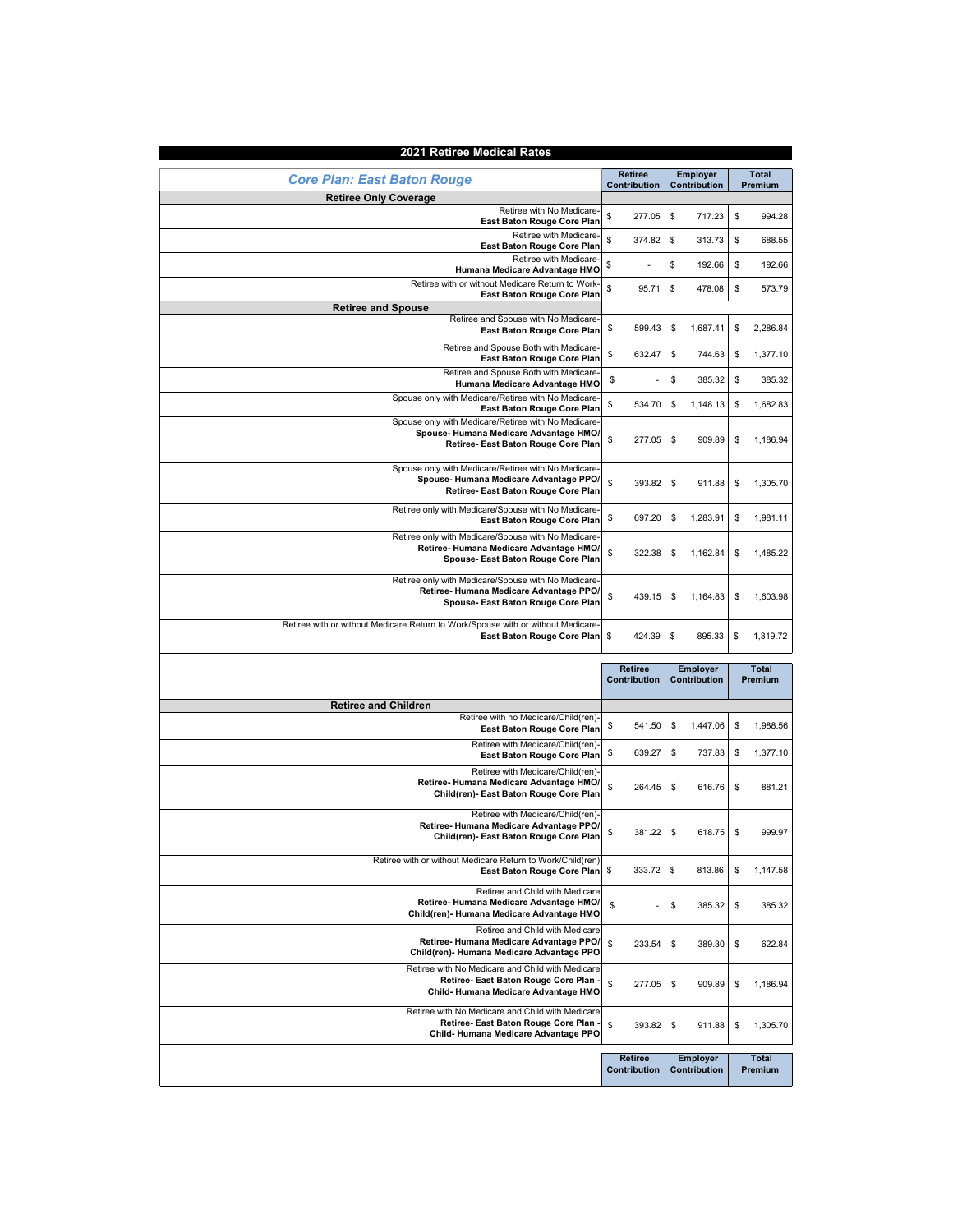| <b>Retiree and Family</b>                                                                                                                                                          |              |                |                |
|------------------------------------------------------------------------------------------------------------------------------------------------------------------------------------|--------------|----------------|----------------|
| Retiree/Spouse with No Medicare/Child(ren)-<br>East Baton Rouge Core Plan                                                                                                          | 844.99<br>\$ | \$<br>2,734.41 | \$<br>3,579.40 |
| Retiree/Spouse both with Medicare/Child(ren)-<br>East Baton Rouge Core Plan                                                                                                        | \$<br>878.04 | \$<br>1,187.61 | \$<br>2,065.65 |
| Retiree/Spouse both with Medicare/Child(ren)-<br>Humana Medicare Advantage HMO/<br>Child(ren) Core Plan                                                                            | \$<br>245.57 | \$<br>828.30   | \$<br>1,073.87 |
| Retiree/Spouse both with Medicare/Child(ren)-<br>Retiree/Spouse Humana Medicare Advantage PPO/<br>Child(ren) Core Plan                                                             | \$<br>361.74 | \$<br>832.28   | \$<br>1,194.02 |
| Spouse only with Medicare/Retiree with No Medicare/Child(ren)-<br>East Baton Rouge Parish Core Plan                                                                                | \$<br>799.15 | \$<br>1,877.96 | \$<br>2,677.11 |
| Spouse only with Medicare/Retiree with No Medicare/Child(ren)<br>Spouse-Humana Medicare Advantage HMO/<br>Retiree & Child(ren) East Baton Rouge Core Plan                          | \$<br>541.50 | \$<br>1,639.72 | \$<br>2,181.22 |
| Spouse only with Medicare/Retiree with No Medicare/Child(ren)-<br>Spouse-Humana Medicare Advantage PPO/<br>Retiree & Child(ren) East Baton Rouge Core Plan                         | \$<br>658.27 | \$<br>1,641.71 | \$<br>2,299.98 |
| Retiree only with Medicare/Spouse with No Medicare/Child(ren)-<br>East Baton Rouge Core Plan                                                                                       | \$<br>942.76 | \$<br>2,330.91 | \$<br>3,273.67 |
| Retiree only with Medicare/Spouse with No Medicare/Child(ren)-<br>Retiree- Humana Medicare Advantage HMO/<br>Spouse & Child(ren) Core Plan                                         | \$<br>567.94 | \$<br>2,209.84 | \$<br>2,777.78 |
| Retiree only with Medicare/Spouse with No Medicare/Child(ren)-<br>Retiree- Humana Medicare Advantage PPO/<br>Spouse & Child(ren) Core Plan                                         | \$<br>684.71 | \$<br>2,211.83 | \$<br>2,896.54 |
| Retiree with or without Medicare Return to Work/Spouse with or without Medicare/Child(ren)-<br>East Baton Rouge Core Plan                                                          | \$<br>662.40 | \$<br>1,403.25 | \$<br>2,065.65 |
| Retiree with Medicare/Spouse with Medicare/Child with Medicare<br>Retiree/Spouse/Child-Humana Medicare Advantage HMO                                                               | \$           | \$<br>577.98   | \$<br>577.98   |
| Retiree with Medicare/Spouse with Medicare/Child with Medicare<br>Retiree/Spouse/Child-Humana Medicare Advantage PPO                                                               | \$<br>350.31 | \$<br>583.95   | \$<br>934.26   |
| Retiree/Spouse with no Medicare/Child with Medicare<br>Retiree/Spouse- East Baton Core Plan- Child- Humana Medicare Advantage HMO                                                  | \$<br>599.43 | \$<br>1,880.07 | \$<br>2,479.50 |
| Retiree/Spouse with no Medicare/Child with Medicare<br>Retiree/Spouse- East Baton Core Plan- Child- Humana Medicare Advantage PPO                                                  | \$<br>716.20 | \$<br>1.882.06 | \$<br>2.598.26 |
| Retiree with Medicare/ Spouse with no Medicare/Child with Medicare                                                                                                                 |              |                |                |
| Retiree- Humana Medicare Advantage HMO<br>Spouse- East Baton Rouge Core Plan<br>Child-Humana Medicare Advantage HMO                                                                | \$<br>322.38 | \$<br>1,355.50 | \$<br>1,677.88 |
| Retiree with Medicare/ Spouse with no Medicare/Child with Medicare                                                                                                                 |              |                |                |
| Retiree-Humana Medicare Advantage PPO<br>Spouse- East Baton Rouge Core Plan<br>Child-Humana Medicare Advantage PPO                                                                 | \$<br>555.92 | \$<br>1,359.48 | \$<br>1,915.40 |
| Retiree with no Medicare/ Spouse with Medicare/Child with Medicare                                                                                                                 |              |                |                |
| Retiree- East Baton Rouge Core Plan<br>Spouse- Medicare Advantage HMO<br>Child-Humana Medicare Advantage HMO                                                                       | \$<br>277.05 | \$<br>1,102.55 | \$<br>1,379.60 |
| Retiree with no Medicare/ Spouse with Medicare/Child with Medicare<br>Retiree- East Baton Rouge Core Plan<br>Spouse- Medicare Advantage PPO<br>Child-Humana Medicare Advantage PPO | 510.59<br>\$ | \$<br>1,106.53 | \$<br>1,617.12 |

| 2021 Retiree Medical Rates                                                                                                                         |                     |                     |               |  |  |  |
|----------------------------------------------------------------------------------------------------------------------------------------------------|---------------------|---------------------|---------------|--|--|--|
| <b>Community Blue Plan: East Baton Rouge</b>                                                                                                       | <b>Retiree</b>      | <b>Employer</b>     | Total         |  |  |  |
|                                                                                                                                                    | Contribution        | <b>Contribution</b> | Premium       |  |  |  |
| <b>Retiree Only Coverage</b>                                                                                                                       |                     |                     |               |  |  |  |
| Retiree with No Medicare-                                                                                                                          | \$                  | \$                  | 908.34        |  |  |  |
| East Baton Rouge Community Blue Plan                                                                                                               | 191.11              | 717.23              | \$            |  |  |  |
| Retiree with Medicare-                                                                                                                             | \$                  | \$                  | \$            |  |  |  |
| East Baton Rouge Community Blue Plan                                                                                                               | 315.31              | 313.73              | 629.04        |  |  |  |
| Retiree with Medicare-                                                                                                                             | \$                  | \$                  | \$            |  |  |  |
| Humana Medicare Advantage PPO                                                                                                                      | 116.77              | 194.65              | 311.42        |  |  |  |
| Retiree with Medicare-                                                                                                                             | \$                  | \$                  | \$            |  |  |  |
| Humana Medicare Advantage HMO                                                                                                                      |                     | 192.66              | 192.66        |  |  |  |
| Retiree with or without Medicare Return to Work-                                                                                                   | \$                  | \$                  | 524.20        |  |  |  |
| <b>East Baton Rouge Community Blue Plan</b>                                                                                                        | 46.12               | 478.08              | \$            |  |  |  |
|                                                                                                                                                    |                     |                     |               |  |  |  |
|                                                                                                                                                    | <b>Retiree</b>      | <b>Employer</b>     | <b>Total</b>  |  |  |  |
|                                                                                                                                                    | <b>Contribution</b> | <b>Contribution</b> | Premium       |  |  |  |
| <b>Retiree and Spouse</b>                                                                                                                          |                     |                     |               |  |  |  |
| Retiree and Spouse Both with No Medicare-                                                                                                          | \$                  | \$                  | 2.089.18      |  |  |  |
| East Baton Rouge Community Blue Plan                                                                                                               | 401.77              | 1.687.41            | \$            |  |  |  |
| Retiree and Spouse Both with Medicare-                                                                                                             | \$                  | \$                  | 1,258.09      |  |  |  |
| East Baton Rouge Community Blue Plan                                                                                                               | 513.46              | 744.63              | \$            |  |  |  |
| Retiree and Spouse Both with Medicare-                                                                                                             | \$                  | \$                  | 622.84        |  |  |  |
| Humana Medicare Advantage PPO                                                                                                                      | 233.54              | 389.30              | \$            |  |  |  |
| Spouse only with Medicare/Retiree with No Medicare-<br>East Baton Rouge Community Blue Plan<br>Spouse only with Medicare/Retiree with No Medicare- | \$<br>389.26        | \$<br>1.148.13      | 1.537.39<br>S |  |  |  |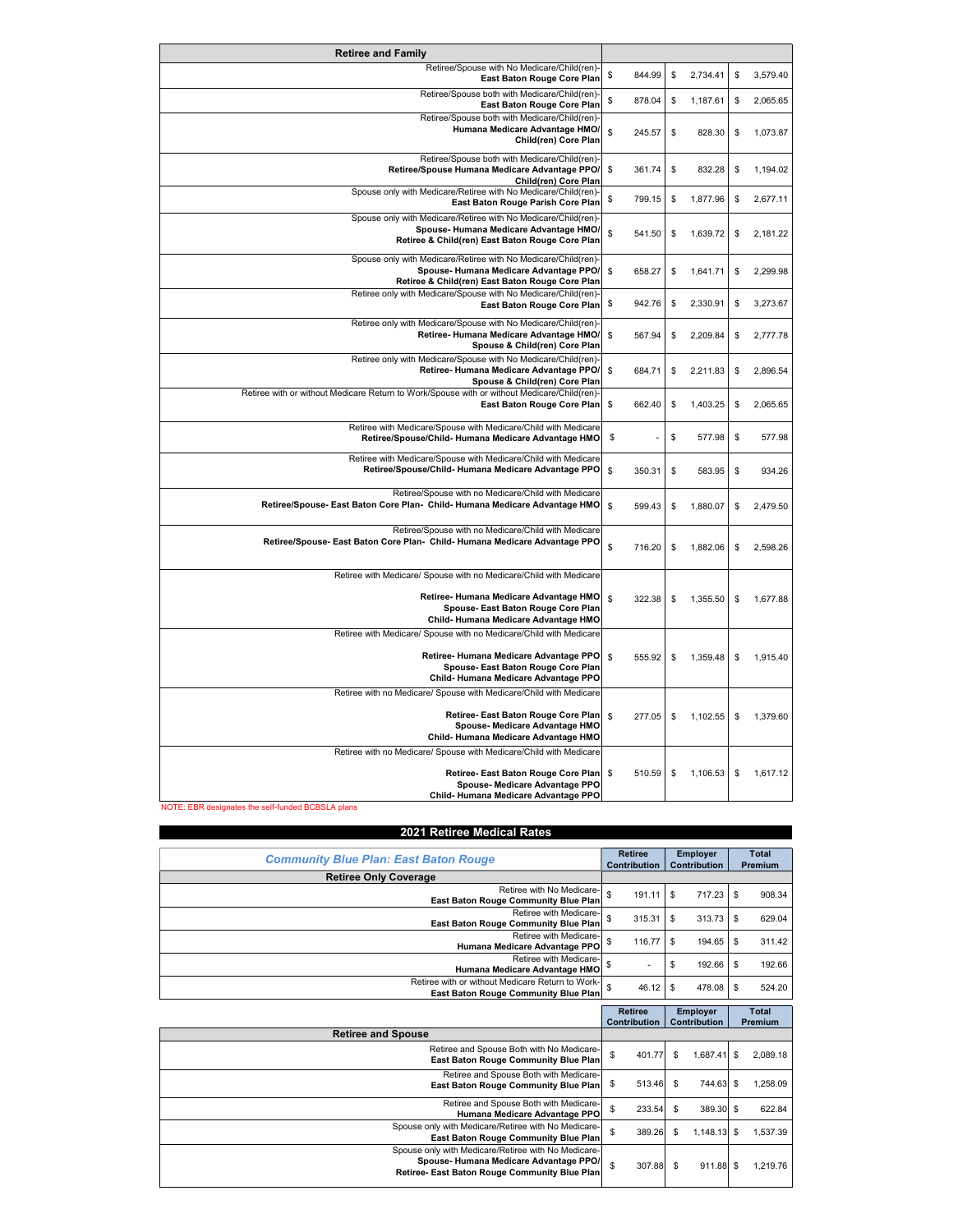| Spouse only with Medicare/Retiree with No Medicare-<br>Spouse-Humana Medicare Advantage HMO/<br>Retiree- East Baton Rouge Community Blue Plan                                                                     | \$<br>191.11                   | 909.89<br>\$                    | 1,101.00<br>\$                   |
|-------------------------------------------------------------------------------------------------------------------------------------------------------------------------------------------------------------------|--------------------------------|---------------------------------|----------------------------------|
| Retiree only with Medicare/Spouse with No Medicare<br>East Baton Rouge Community Blue Plan                                                                                                                        | \$<br>525.97                   | \$<br>1,283.91                  | \$<br>1,809.88                   |
| Retiree only with Medicare/Spouse with No Medicare<br>Retiree- Humana Medicare Advantage PPO/<br>Spouse- East Baton Rouge Community Blue Plan                                                                     | \$<br>327.43                   | \$<br>1,164.83                  | 1,492.26<br>\$                   |
| Retiree only with Medicare/Spouse with No Medicare-<br>Retiree-Humana Medicare Advantage HMO/<br>Spouse- East Baton Rouge Community Blue Plan                                                                     | \$<br>210.66                   | \$<br>1,162.84                  | 1,373.50<br>\$                   |
| Retiree with or without Medicare Return to Work/Spouse with or without Medicare-<br><b>East Baton Rouge Community Blue Plan</b>                                                                                   | \$310.33                       | \$895.34                        | \$<br>1,205.67                   |
|                                                                                                                                                                                                                   | <b>Retiree</b><br>Contribution | <b>Employer</b><br>Contribution | <b>Total</b><br>Premium          |
| <b>Retiree and Children</b><br>Retiree with no Medicare/Child(ren)-                                                                                                                                               |                                |                                 |                                  |
| East Baton Rouge Community Blue Plan<br>Retiree with Medicare/Child(ren)-<br>East Baton Rouge Community Blue Plan                                                                                                 | \$<br>369.62<br>\$<br>520.26   | \$<br>1,447.06<br>\$<br>737.83  | \$<br>1,816.68<br>\$<br>1,258.09 |
| Retiree with Medicare/Child(ren)-                                                                                                                                                                                 |                                |                                 |                                  |
| Retiree- Humana Medicare Advantage PPO/<br>Child(ren)- East Baton Rouge Community Blue Plan<br>Retiree with Medicare/Child(ren)                                                                                   | \$<br>321.72                   | \$<br>618.75                    | \$<br>940.47                     |
| Retiree-Humana Medicare Advantage HMO/<br>Child(ren)- East Baton Rouge Community Blue Plan                                                                                                                        | \$<br>204.95                   | \$<br>616.76                    | \$<br>821.71                     |
| Retiree with or without Medicare Return to Work/Child(ren)<br>East Baton Rouge Community Blue Plan                                                                                                                | \$<br>234.54                   | \$<br>813.86                    | \$<br>1,048.40                   |
| Retiree and Child with Medicare<br>Retiree- Humana Medicare Advantage HMO/<br>Child(ren)- Humana Medicare Advantage HMO                                                                                           | \$                             | \$<br>385.32                    | \$<br>385.32                     |
| Retiree and Child with Medicare<br>Retiree- Humana Medicare Advantage PPO/<br>Child(ren)- Humana Medicare Advantage PPO                                                                                           | \$<br>233.54                   | \$<br>389.30                    | \$<br>622.84                     |
| Retiree with No Medicare and Child with Medicare<br>Retiree- East Baton Rouge Community Blue Plan<br>Child-Humana Medicare Advantage HMO                                                                          | \$<br>191.11                   | \$<br>909.89                    | 1,101.00<br>\$                   |
| Retiree with No Medicare and Child with Medicare<br>Retiree- East Baton Rouge Community Blue Plan<br>Child-Humana Medicare Advantage PPO                                                                          | \$<br>307.88                   | \$<br>911.88                    | \$<br>1,219.76                   |
|                                                                                                                                                                                                                   | <b>Retiree</b><br>Contribution | <b>Employer</b><br>Contribution | <b>Total</b><br>Premium          |
|                                                                                                                                                                                                                   |                                |                                 |                                  |
| <b>Retiree and Family</b>                                                                                                                                                                                         |                                |                                 |                                  |
| Retiree/Spouse with No Medicare/Child(ren)-<br>East Baton Rouge Community Blue Plan                                                                                                                               | \$<br>535.61                   | \$<br>2,734.41                  | \$<br>3,270.02                   |
| Retiree/Spouse both with Medicare/Child(ren)-<br>East Baton Rouge Community Blue Plan                                                                                                                             | \$<br>699.52                   | \$<br>1,187.61                  | \$<br>1,887.13                   |
| Retiree/Spouse both with Medicare/Child(ren)-<br>Retiree/Spouse Humana Medicare Advantage PPO/<br>Child(ren) Community Blue Plan                                                                                  | \$<br>419.60                   | \$<br>832.28                    | \$<br>1.251.88                   |
| Retiree/Spouse both with Medicare/Child(ren)-<br>Retiree/Spouse Humana Medicare Advantage HMO/<br>Child(ren) Community Blue Plan                                                                                  | \$<br>186.06                   | \$<br>828.30                    | \$<br>1,014.36                   |
| Spouse only with Medicare<br>Retiree with No Medicare/Child(ren)-                                                                                                                                                 | \$<br>567.77                   | \$<br>1,877.96                  | 2,445.73<br>\$                   |
| East Baton Rouge Parish Community Blue Plan<br>Spouse only with Medicare/Retiree with No Medicare/Child(ren)<br>Spouse-Humana Medicare Advantage PPO<br>Retiree & Child(ren) East Baton Rouge Community Blue Plan | \$<br>486.39                   | \$<br>1,641.71                  | \$<br>2,128.10                   |
| Spouse only with Medicare/Retiree with No Medicare/Child(ren)-<br>Spouse-Humana Medicare Advantage HMO/<br>Retiree & Child(ren) East Baton Rouge Community Blue Plan                                              | \$<br>369.62                   | \$<br>1,639.72                  | \$<br>2,009.34                   |
| Retiree only with Medicare/Spouse with No Medicare/Child(ren)-<br>East Baton Rouge Community Blue Plan                                                                                                            | \$<br>659.81                   | \$<br>2,330.91                  | \$<br>2,990.72                   |
| Retiree only with Medicare/Spouse with No Medicare/Child(ren)-<br>Retiree- Humana Medicare Advantage PPO/<br>Spouse & Child(ren) Community Blue Plan                                                              | \$<br>461.27                   | \$<br>2,211.83                  | \$<br>2,673.10                   |
| Retiree only with Medicare/Spouse with No Medicare/Child(ren)-<br>Retiree- Humana Medicare Advantage HMO/<br>Spouse & Child(ren) Community Blue Plan                                                              | \$<br>344.50                   | \$<br>2,209.84                  | 2,554.34<br>\$                   |
| Retiree with or without Medicare Return to Work/Spouse with or without Medicare/Child(ren)-<br>East Baton Rouge Community Blue Plan                                                                               | \$<br>483.88                   | \$<br>1,403.25                  | \$<br>1,887.13                   |
| Retiree with Medicare/Spouse with Medicare/Child with Medicare<br>Retiree/Spouse/Child-Humana Medicare Advantage HMO                                                                                              | \$                             | \$<br>577.98                    | \$<br>577.98                     |
| Retiree with Medicare/Spouse with Medicare/Child with Medicare<br>Retiree/Spouse/Child-Humana Medicare Advantage PPO                                                                                              | \$<br>350.31                   | \$<br>583.95                    | \$<br>934.26                     |
| Retiree/Spouse with no Medicare/Child with Medicare<br>Retiree/Spouse- East Baton Rouge Community Blue Plan-<br>Child-Humana Medicare Advantage HMO                                                               | \$<br>401.77                   | \$<br>1,880.07                  | \$<br>2,281.84                   |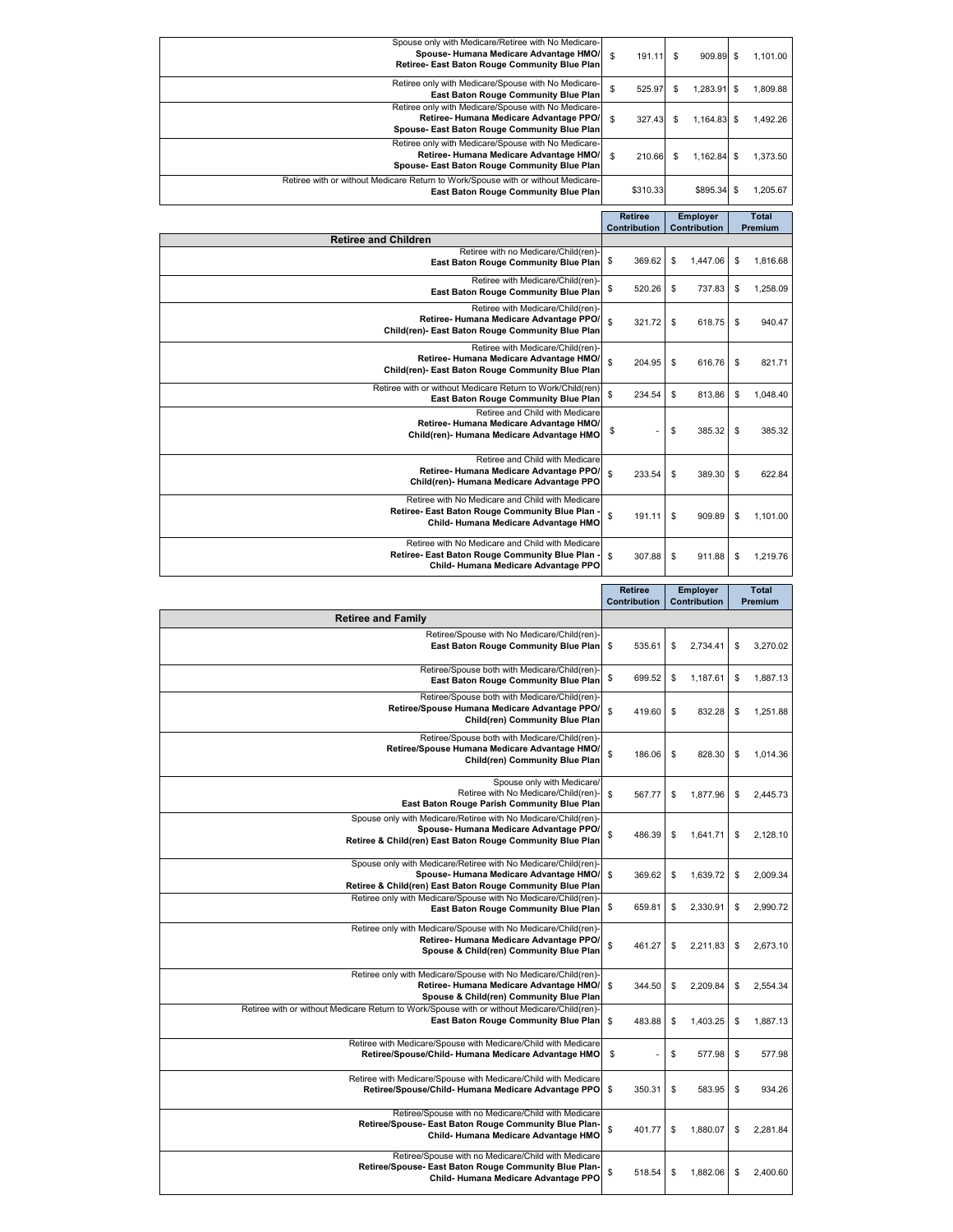| 1,566.16<br>S | 1.355.50 | \$<br>210.66 | \$<br>Retiree with Medicare/ Spouse with no Medicare/Child with Medicare<br>Retiree-Humana Medicare Advantage HMO<br>Spouse- East Baton Rouge Community Blue Plan<br>Child-Humana Medicare Advantage HMO |
|---------------|----------|--------------|----------------------------------------------------------------------------------------------------------------------------------------------------------------------------------------------------------|
| 1,803.68<br>S | 1.359.48 | \$<br>444.20 | Retiree with Medicare/ Spouse with no Medicare/Child with Medicare<br>Retiree-Humana Medicare Advantage PPO<br>Spouse- East Baton Rouge Community Blue Plan<br>Child-Humana Medicare Advantage PPO       |
| 1,293.66<br>S | 1.102.55 | \$<br>191.11 | \$<br>Retiree with no Medicare/ Spouse with Medicare/Child with Medicare<br>Retiree- East Baton Rouge Community Blue Plan<br>Spouse- Medicare Advantage HMO<br>Child-Humana Medicare Advantage HMO       |
| 1,531.18<br>S | 1.106.53 | \$<br>424.65 | \$<br>Retiree with no Medicare/ Spouse with Medicare/Child with Medicare<br>Retiree- East Baton Rouge Community Blue Plan<br>Spouse- Medicare Advantage PPO<br>Child-Humana Medicare Advantage PPO       |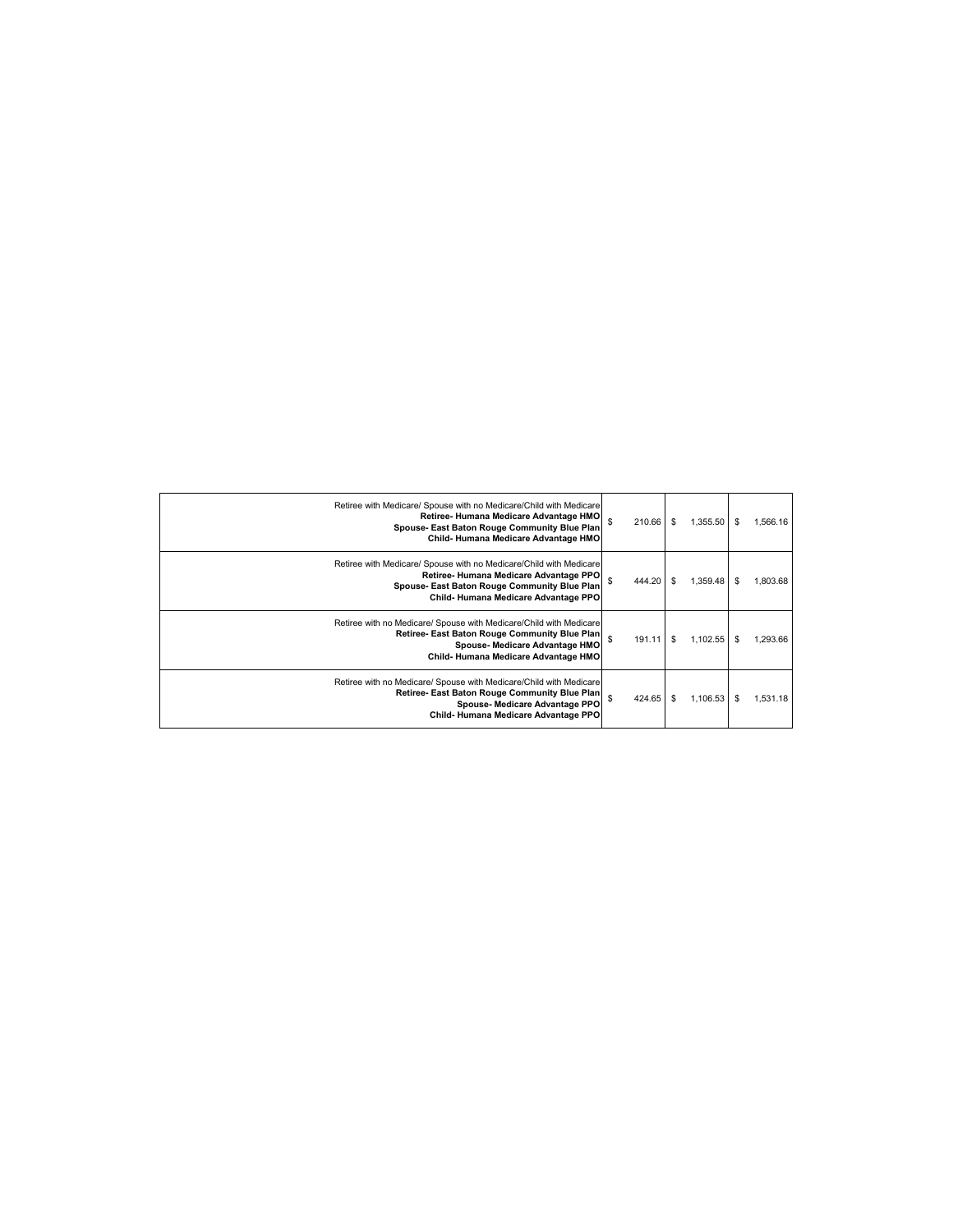| 2021 Surviving Spouse/Child Medical Rates                                                                                                           |                     |                     |                |  |  |  |  |  |  |
|-----------------------------------------------------------------------------------------------------------------------------------------------------|---------------------|---------------------|----------------|--|--|--|--|--|--|
| <b>Buy-Up Plan- East Baton Rouge</b>                                                                                                                | EE                  | <b>ER</b>           | <b>Total</b>   |  |  |  |  |  |  |
|                                                                                                                                                     | <b>Contribution</b> | <b>Contribution</b> | <b>Premium</b> |  |  |  |  |  |  |
| <b>Surviving Spouse</b>                                                                                                                             |                     |                     |                |  |  |  |  |  |  |
| Surviving Spouse with no Medicare                                                                                                                   | \$                  | \$                  | \$             |  |  |  |  |  |  |
| East Baton Rouge Buy-Up Plan                                                                                                                        | 458.39              | 577.34              | 1.035.73       |  |  |  |  |  |  |
| Surviving Spouse with Medicare-                                                                                                                     | \$                  | \$                  | \$             |  |  |  |  |  |  |
| East Baton Rouge Buy-Up Plan                                                                                                                        | 473.56              | 252.27              | 725.83         |  |  |  |  |  |  |
| Surviving Spouse with Medicare-                                                                                                                     | \$                  | \$                  | \$             |  |  |  |  |  |  |
| Humana Medicare Advantage PPO                                                                                                                       | 116.77              | 194.65              | 311.42         |  |  |  |  |  |  |
| <b>Surviving Spouse and Children</b>                                                                                                                | EE                  | ER                  | <b>Total</b>   |  |  |  |  |  |  |
|                                                                                                                                                     | <b>Contribution</b> | <b>Contribution</b> | Premium        |  |  |  |  |  |  |
| Surviving Spouse with no Medicare/Child(ren)-                                                                                                       | \$                  | 1.283.14            | \$             |  |  |  |  |  |  |
| East Baton Rouge Buy-Up Plan                                                                                                                        | 788.32              | \$                  | 2,071.46       |  |  |  |  |  |  |
| Surviving Spouse with Medicare/Child(ren)-                                                                                                          | \$                  | \$                  | \$             |  |  |  |  |  |  |
| East Baton Rouge Buy-Up Plan                                                                                                                        | 803.49              | 648.17              | 1,451.66       |  |  |  |  |  |  |
| Surviving Spouse with Medicare/Child(ren)-<br>Surviving Spouse-Humana Medicare Advantage HMO/<br>Child(ren)- East Baton Rouge Buy-Up Plan           | \$<br>446.70        | \$<br>590.55        | \$<br>1.037.25 |  |  |  |  |  |  |
| Surviving Spouse with Medicare/Child(ren)-<br>Surviving Spouse-Humana Medicare Advantage PPO/<br>Child(ren)-East Baton Rouge Buy-Up Plan            | \$<br>329.93        | \$<br>588.56        | \$<br>918.49   |  |  |  |  |  |  |
| Surviving Spouse with Medicare/<br>Child with Medicare-<br>Surviving Spouse/Child-Humana Medicare Advantage PPO                                     | \$<br>233.54        | \$<br>389.30        | \$<br>622.84   |  |  |  |  |  |  |
| Surviving Spouse with no Medicare/<br>Child with Medicare-<br>Surviving Spouse- East Baton Rouge Buy-Up Plan<br>Child-Humana Medicare Advantage HMO | \$<br>458.39        | \$<br>770.00        | \$<br>1.228.39 |  |  |  |  |  |  |
| Surviving Spouse with no Medicare/<br>Child with Medicare-<br>Surviving Spouse- East Baton Rouge Buy-Up Plan<br>Child-Humana Medicare Advantage PPO | \$<br>575.16        | \$<br>771.99        | \$<br>1,347.15 |  |  |  |  |  |  |

| <b>Core Plan- East Baton Rouge</b>            | EE<br><b>Contribution</b> |    | ER<br><b>Contribution</b> |              | <b>Total</b><br>Premium |
|-----------------------------------------------|---------------------------|----|---------------------------|--------------|-------------------------|
| <b>Surviving Spouse</b>                       |                           |    |                           |              |                         |
| Surviving Spouse with no Medicare             | \$<br>277.05              | \$ | 717.23                    | -S           | 994.28                  |
| East Baton Rouge Core Plan                    |                           |    |                           |              |                         |
| Surviving Spouse with Medicare-               | \$<br>374.82              | \$ | 313.73                    | -S           | 688.55                  |
| East Baton Rouge Core Plan                    |                           |    |                           |              |                         |
| Surviving Spouse with Medicare-               | \$                        | \$ | 192.66                    | \$.          | 192.66                  |
| Humana Medicare Advantage HMO                 |                           |    |                           |              |                         |
| <b>Survivor and Children</b>                  | FE.                       | ER |                           | <b>Total</b> |                         |
|                                               | <b>Contribution</b>       |    | <b>Contribution</b>       |              | Premium                 |
| Surviving Spouse with no Medicare/Child(ren)- |                           |    |                           |              |                         |
| East Baton Rouge Core Plan                    | 541.50<br>\$              | \$ | 1.447.06                  |              | 1.988.56                |
|                                               |                           |    |                           |              |                         |